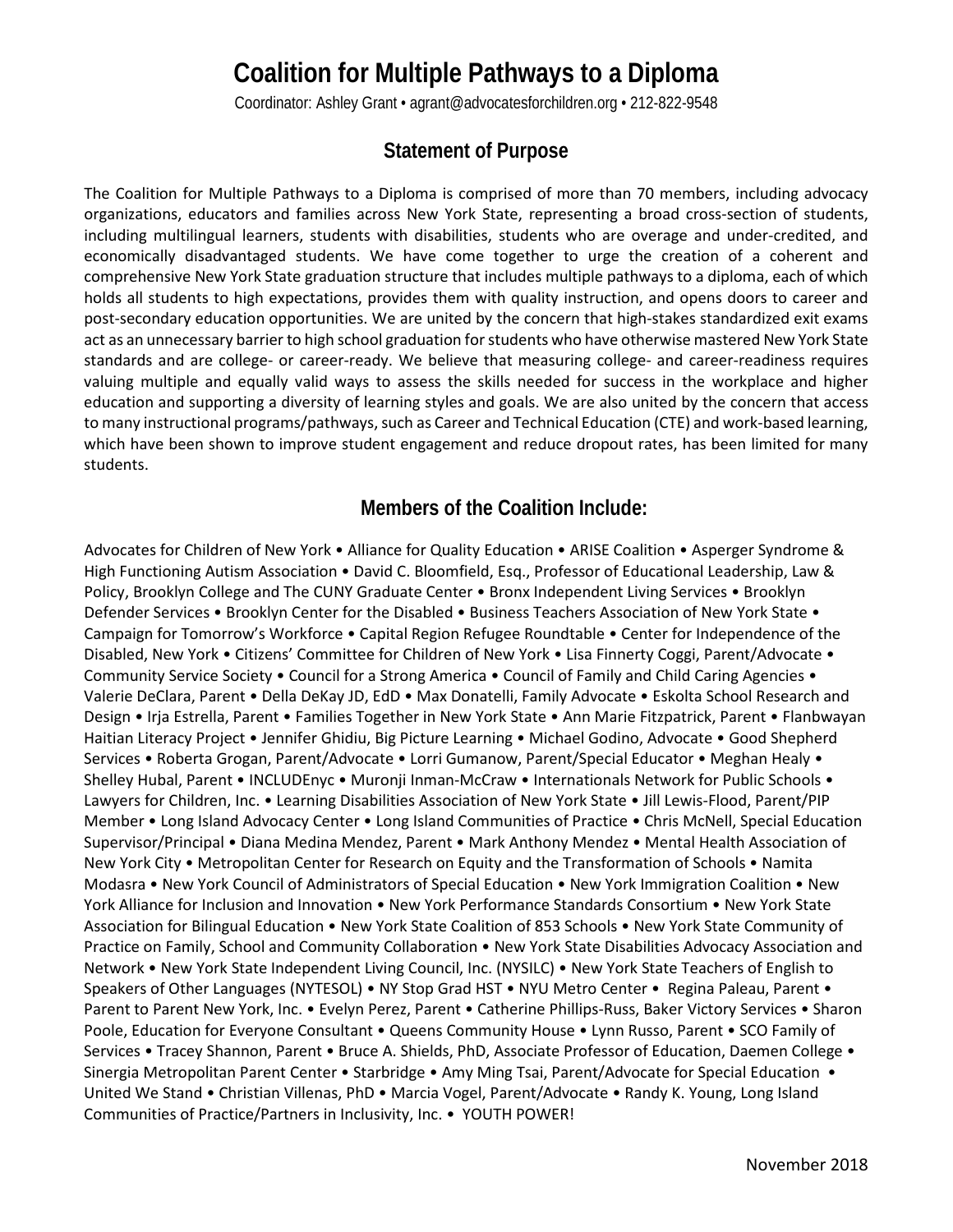# **Coalition for Multiple Pathways to a Diploma**

Coordinator: Ashley Grant • agrant@advocatesforchildren.org • 212-822-9548

## **Policy Goals**

We call upon the New York State Education Department and the Board of Regents to take the following steps in support of multiple pathways to a diploma:

**1. Establish a commission to reexamine existing graduation pathways and options to develop a coherent system of diploma pathways.** The Commission should be coordinated by NYSED and must consist of current or recent students, parents, educators, researchers, advocates and business leaders. The Commission must include individuals with experience with learners with disabilities, multilingual learners and overage and under-credited students and with expertise in the development and implementation of work-based learning, career and technical education and performance-based assessment systems. Input from these stakeholders is critical to creating a graduation system that is fair and comprehensible and that meets the needs of all learners.

#### **The Commission's recommendations should include plans to**:

- o **Build coherence and transparency into the multiple pathways system by engaging diverse stakeholders.** The current system, evolving out of a series of emergency measures, has become too complex for most students, families, and even school professionals to navigate. The system is now unduly cumbersome and relies heavily on appeals and disability-only safety nets. Any new system must be thoughtful and coherent and must provide opportunities for stakeholder feedback before any new plan is brought to the Board of Regents for a vote.
- o **Align graduation requirements with the real-world skills required for success in college and career.** The Commission should identify the skills, knowledge and experiences critical for postsecondary success and should design a coherent system for students to demonstrate that they have achieved such benchmarks. The group's task should not merely be to review exit exam requirements; it should review each of the State's current exit credentials and diplomas, including the coursework and exit exams required for each. From this, the Commission should identify the changes necessary to create a system of graduation options and pathways that are equitable and accessible and that communicate meaningful skills to colleges and employers.
- o **Develop and support performance-based assessments.** In lieu of each exit exam, all students should be given the option to demonstrate their knowledge and skills through State-approved, stakeholder-developed performance-based assessments or State-approved performance-based assessment systems, completing a series of tasks/projects in contexts that are familiar and relevant to their high school experiences. Schools with demonstrated capacity to develop and implement performance-based systems should continue to be supported. We recommend that the Commission consult with educators in New York State already using performance-based assessments, review the experiences of other states that have provided students with performance-based options in lieu of standardized tests, and make recommendations that include procedures and funding for developing and approving performance-based assessments for all students.
- o **Create pathways to graduation for all students that require no more than two exit exams.**  Although the Every Student Succeeds Act (ESSA) requires states to assess high school students in reading/language arts, math, and science for the purposes of state accountability, no federal law requires students to pass exit exams to graduate. In fact, only 12 states currently require students to pass exit exams to graduate from high school. Of these states, New York has some of